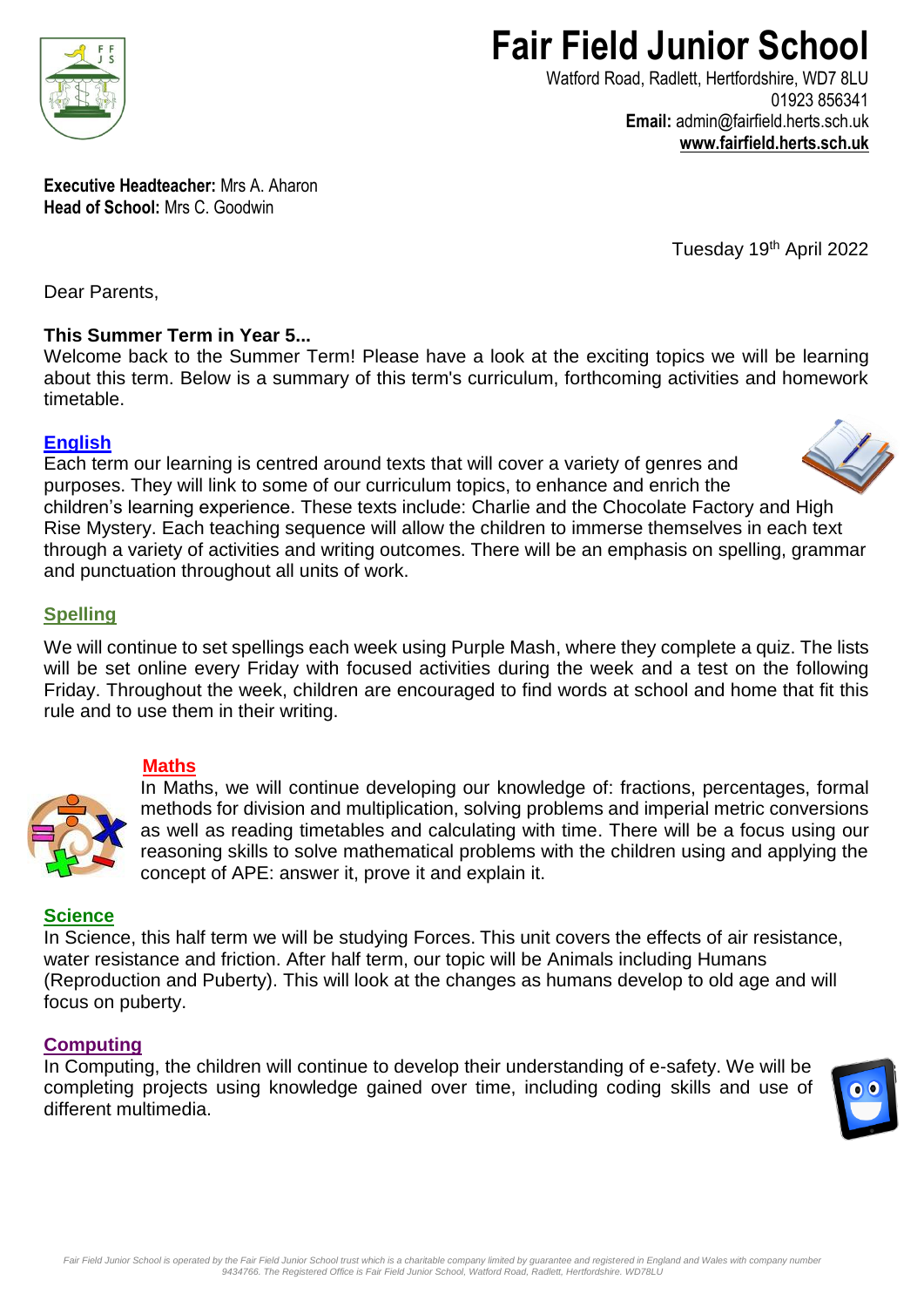

# **Fair Field Junior School**

Watford Road, Radlett, Hertfordshire, WD7 8LU 01923 856341 **Email:** admin@fairfield.herts.sch.uk **[www.fairfield.herts.sch.uk](http://www.fairfield.herts.sch.uk/)**

**Executive Headteacher:** Mrs A. Aharon **Head of School:** Mrs C. Goodwin

#### **History**

We will carry out a historical enquiry that focuses on the Victorians. We will gain an overview of the significance of the Victorian period and look at some of the major changes and their effects on this era.

#### **Geography**

This topic includes an in-depth study of the United Kingdom; this will involve a study of environmental regions, key physical and human characteristics, major cities and national parks. We will choose 3 key areas of the UK and look at how land use has changed over time.

#### **French**

Our French topic will allow children to repeat and recognise the vocabulary for a variety of clothes in French, use the appropriate genders and articles for these clothes, describe clothes in terms of their colour and say what they wear in different weather or situations.

## **Art and D & T**

In art, the children will be further developing their drawing techniques as we study the life and work of the contemporary British artist Chris Ofili. Children will be learning to create their own African patterns, inspired by the work of Chris Ofili. The children will also be exploring the effects and impact of different mediums as they work with pastels, charcoal, pencil and watercolours.

In D&T, their learning will be linked to our History topic of Victorians. We will explore the work of William Morris and produce a cross-stitch letter in his style.

## **PE and Games**

The children in both classes will need to wear their kit to school on Wednesdays for Games lessons with Mr Rock. In addition, 5 Ridley will have a PE lesson on a Tuesday and 5 Pullman will have a session with Mr Flynn on Thursday afternoon.

## **RE and PSHE**

We will be studying some key figures of authority in the local community and then exploring holy places and creation stories from different faiths.

In PSHE, we will explore two topics: 'Relationships' and 'Changing Me'.

#### **Music**

In Music, we will be focusing on music theory and musical notation and applying this theoretical knowledge, reading sheet music in order to play the recorder. Children will revisit prior learning to play the notes of A, B and G on the recorder. They will expand their knowledge this term by learning to play the notes of E and D on the recorder. Children will play a variety of different songs incorporating these notes and will be able to read the musical notation of these chosen songs. Children will also have the opportunity to compose their own songs by writing their own musical notation. Children will then have the chance to perform their compositions to the class. Children will use the recorders they purchased last year, however if you need to purchase a recorder for your child, they can be purchased through the school at a cost of £2 payable via gateway.